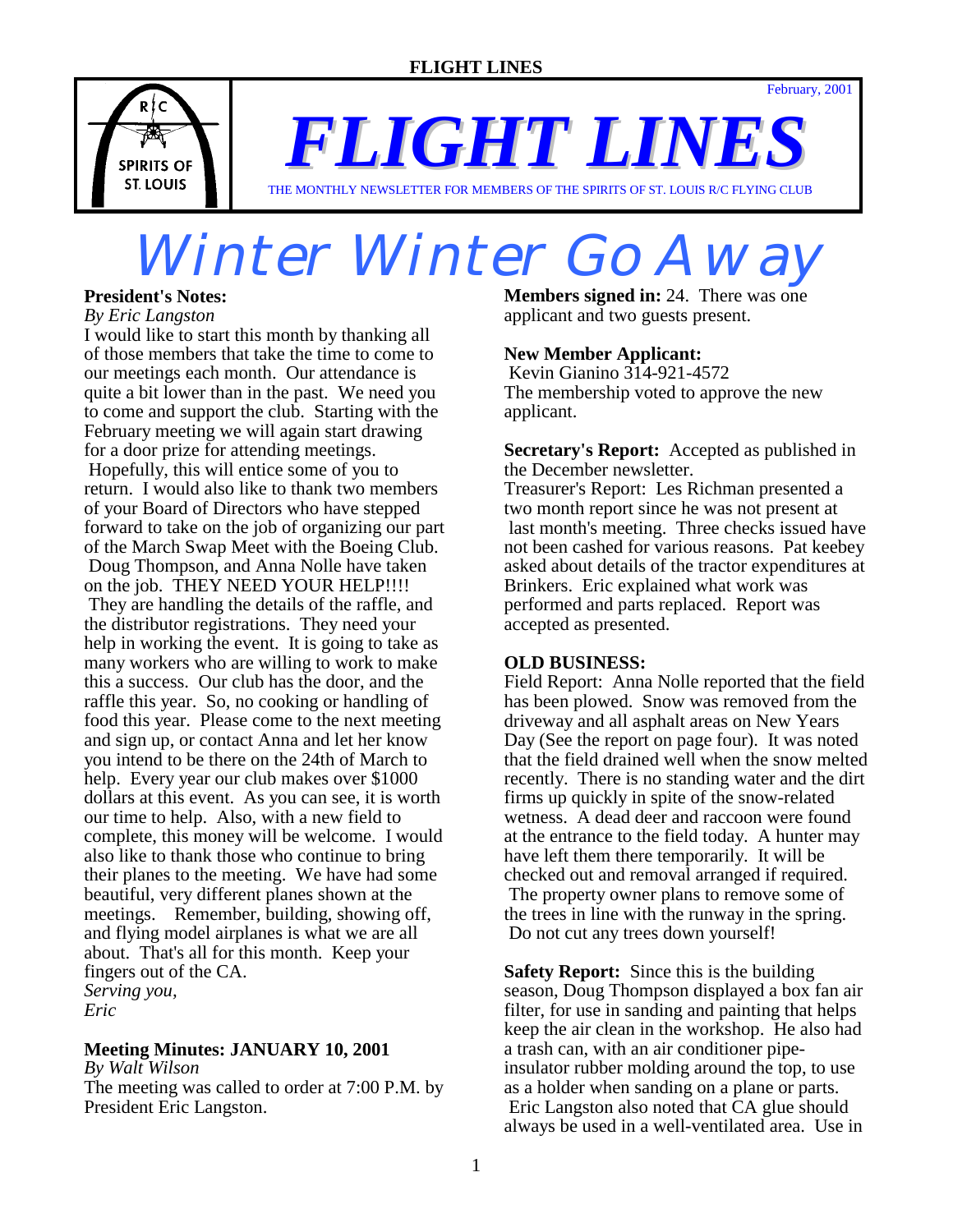confined spaces can lead to respiratory problems.

**Activities Report:** Not much flying due to the weather. See New Year's Day report on page four.

**Fuel Shelter:** Eric is still researching the project.

**GSLMA Report:** Pat Keebey reported that Buder Park is usable. The planned mall show will not happen this year. The GSLMA treasury is low because of non-supported maintenance of the Buder facility. It is requested that anyone who applies for a Buder permit donate at least \$10.00 to help build it back up. Eric recommended that we donate \$200.00 to GSLMA It was approved with one dissenting vote. GSLMA January meeting minutes start on page four.

Pavilion: The builder did not know we had submitted a down payment until recently due to a Post Office Box mix up. Work will start as soon as the ground is above freezing. The builder will get all permits in accordance with the proposal. Pat Keebey asked what would become of the pavilion if we vacated the field for any reason. We would take it with us, if feasible.

**Swap Meet:** Eric asked for volunteers to run the Spirits' portion of the event. After some discussion, Anna Nolle and Doug Thompson volunteered. The date is March 24. See the flyer on page three for further details.

#### **HELP WANTED FOR SWAP MEET**

We will have a sign-up sheet for helpers at the February and March Spirits' meetings. Your help is needed to make the Swap Meet a success! If you can't make it to the meetings, call Anna Nolle at: 314-298-8664 or e-mail: nollea@yahoo.com to volunteer.

#### **NEW BUSINESS:**

Craig Finks has been asked to put on a presentation about R/C flying for the Clayton Rotary Club on January 24th. He asked for members to accompany him and show their

planes. Les Richman and Walt Wilson volunteered.

**Recruiting:** Doug Thompson asked about recruiting new members. It was noted that we have always had an annual membership turnover of approximately 30%. Walt Wilson will have copies of the trifold printed for distribution at local hobby shops and other places. We will also have a "Grand Opening" when the field and weather are ready. We will solicit newspaper coverage at that time. Since we are the only open-membership club in the area and we present a well-organized training program, we should grow as much as we want at that time.

**Contest Directors**: Additional Contest Directors are needed. There are tangible benefits available for CD's and we need a few more in the club. Contact President Eric at 314- 344-4459 if you want to apply.

**Bylaws:** The bylaw changes have been submitted to the lawyers and AMA for approval. We haven't had any feedback. As noted last month, the AMA wants to present our bylaws to all clubs nationally to be used as a model in developing theirs. There was discussion about the reasons for bylaw updates.



*Bob Fiely shows his House of Balsa P-51 at the January meeting. It's powered by an O.S. .25 FX and is built for hand-launching. It's finished in Monokote. Bob noted that Olive Drab Monokote works differently from other colors and shrinks less.* 

**Meeting Activity:** Bob Fiely showed and discussed his House of Balsa P-51. It's the .10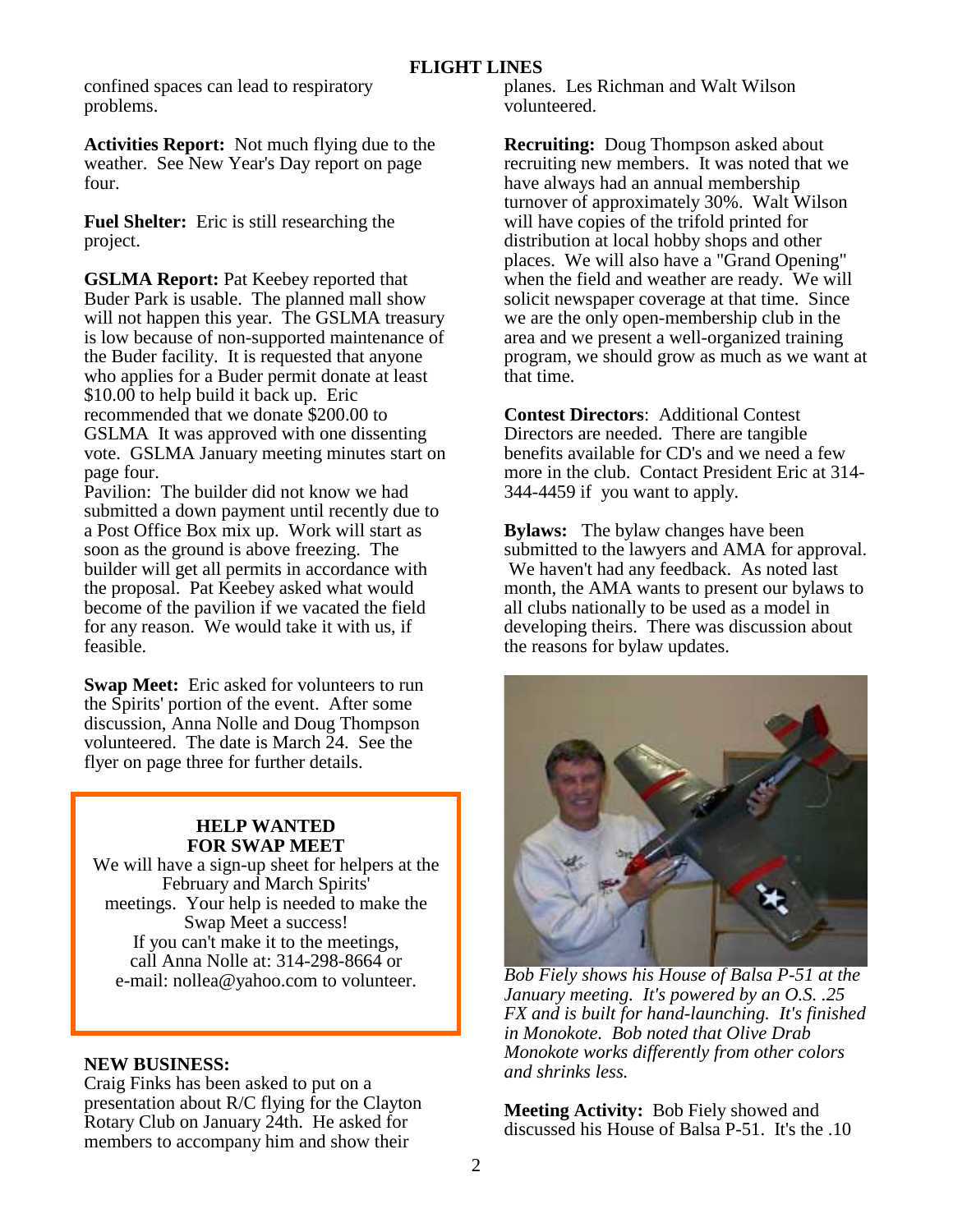to .15 size and he has an O.S. .25 FX in it. He built it for hand launching and it has no landing gear. Bob installed the engine inverted and then realized that landings may become a problem with the glow plug and open carburetor arriving first. He's waiting for a good stand of grass before flying it.

#### **Meeting was adjourned** at 8:22 P.M.

#### **DID YOU KNOW?**

*By Walt Wilson*

Did you know that past Flight Lines, dating back to January of 1999 are available for viewing with most pictures in glorious color? Look on our web site at:

#### **http://www.spirits.simplenet.com**

When you get into the web site, click on **Flight Lines Index**. A menu will come up and you can click on whichever issue you want to see.

 You can view it on line, or download an Adobe Acrobat Reader pdf file, depending upon your computer and software setup. You can even print it on your own color printer, if you have one.

The current issue may or may not be available on the internet the day you receive the printed issue. Also, some things in the printed issue are not included in the internet issue, to preserve the privacy of our members.

#### **MEMBERSHIP RENEWALS**

Please keep in mind that your 2000 Spirits Membership expired on December 31, 2000. As of this writing, a little over half of the membership has renewed. Membership renewals will only be accepted through March 1, 2001. After that time, NO renewals will be accepted without the \$25.00 New Member Initiation Fee. *Thank You;* 

*Bill Lindewirth, Membership Chairman* 

#### **GSLMA MINUTES: JANUARY 3, 2001 MEETING**

#### *By Pat Keebey*

Attendance: All clubs represented except Balsa Busters, Boeing Phantom Flyers, Thermaleers, and Signal Chasers. Twin City Flyers are inactive.

**Secretary's Report:** Minutes accepted from previous meeting.

Treasurers Report: Field Fund \$606.68

#### **OLD BUSINESS:**

 **A.** Mall Show: Still waiting for information from Crestwood Plaza.

 **B.** Concrete Pads-replace pilot station pads in the spring. Cost is \$7.00 each.

 **C**. Reserve Contest Dates at Buder Park. All clubs interested in holding a model aircraft event at Buder Park need to get the contest date in so that it may be scheduled and approved by the Park Department ASAP.

 **D.** All clubs need to bring in a list of club officers. The list should include name, elected office held and phone numbers.

 **E**. Motion was made to add 2000 expenditures to the back of the Buder Park Flying rules that will be sent to each applicant with his or her 2001 permit.

In 2000, GSLMA spent approximately \$4103.44 on the flying facilities located in Buder Park. GSLMA received approximately \$3,414.00 in donations (the donations were for flying permits, however, no donation is required since the facility is a public park). Some items of maintenance for the flying site are paid for out of GSLMA funds. The resurfacing of the R/C runways and Control Line areas, for example, cost approximately \$2800 in 2000, and are expected to be over \$3000 in 2002.

#### **New Business:** None

**Meeting adjourned:** The next meeting will be February 7, 2001, at 8:00 P.M. at the St. Louis County Library, on South Lindbergh, in the East Room.

#### **NEW YEAR'S DAY FUN FLY**

*By Eric Langston*

I went to the field at 10:00 A.M. on January first. The temperature was in the single digits. I made coffee and heated water for other hot drinks. Doug Bunn showed up shortly after I did and got his plane ready to fly. He started it, carried it to the runway and gently set it on top of the snow. With a little instruction on taking off from snow without the use of skis, he managed a reasonable takeoff. After a short and somewhat interesting flight, he brought it in for a very soft landing on top of the crusty snow.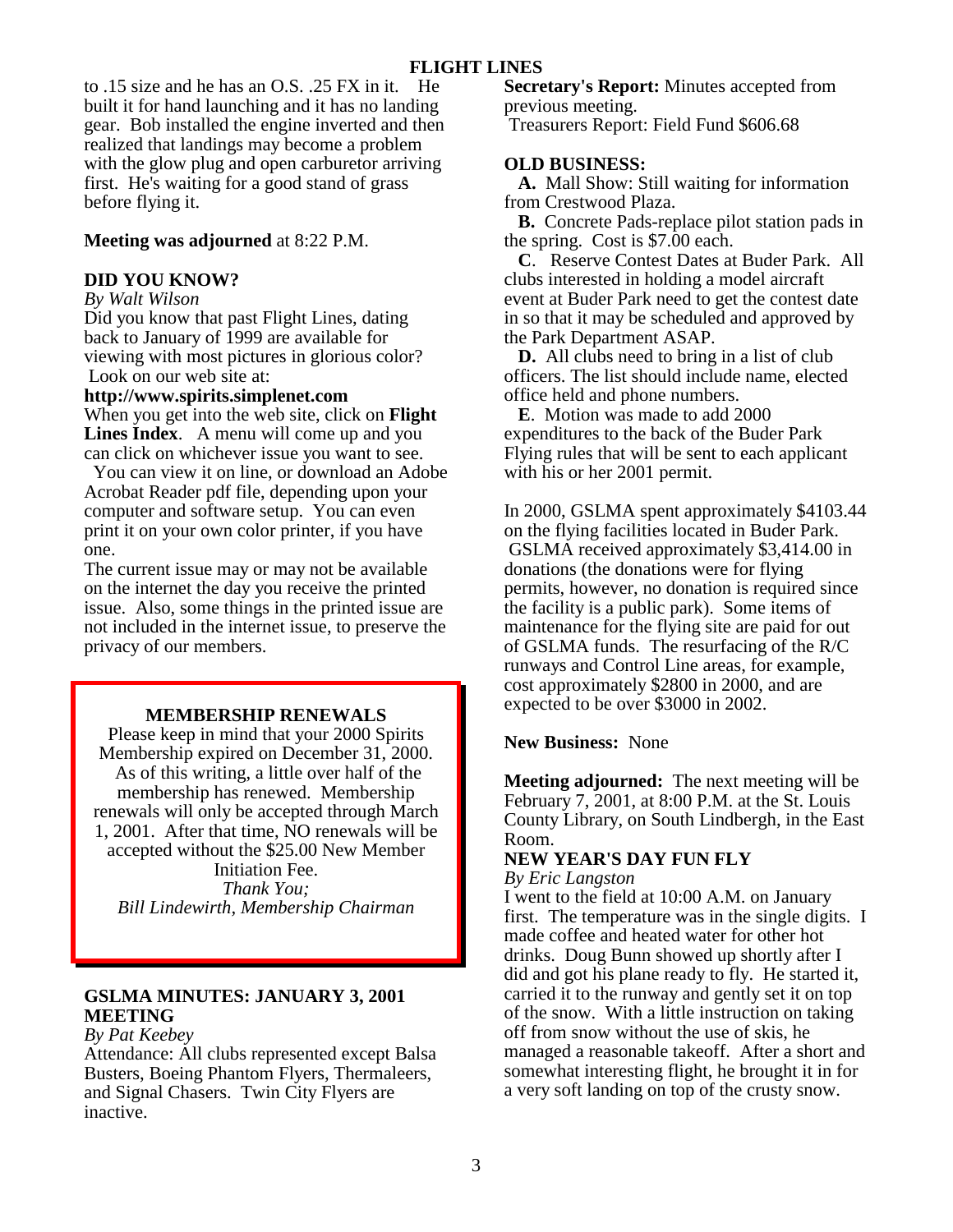#### **FLIGHT LINES**



*Frank Nolle plows the pits and taxiway on January first. Doesn't this make you want to rush right out? Believe it or not, Doug Bunn actually flew!* 



*Coffee's ready! Spirits, Frank Nolle, Eric Langston and Anna Nolle (foreground), brave single digit temperatures to clear the driveway and pits so members could fly on New Year's Day.* 

I'm sorry if anybody did not get there while the coffee was on. I left the field shortly after 12:00 P.M. The Nolle family and I were the last ones out, and we had been there 45 minutes after anyone, with something to fly, had gone home. (*Lee Volmert and Les Richman arrived later, but no one else flew. ed*) But hey, the weather has to get better, so maybe I will see you all at the field for some warmer winter flying in weeks to come.

 *Eric* 



*Just another day at the field! Anna Nolle drinks coffee while waiting for someone to fly. Son Cliff is in the background* 

#### **The Last Word:**

*By Walt Wilson*

Sig Manufacturing Co. Inc. is celebrating their 50th Anniversary by underwriting a "Fuel For Fields" program. Any AMA chartered club is eligible for a 50 cent donation, from Sig, for each gallon of their fuel purchased. Each eligible gallon of Sig fuel has a coupon attached. If club members collect these coupons, as they buy the year's fuel, and the club submits them to Sig before December 31, 2001, the club will receive the appropriate donation for flying field development. The money may be used for equipment or whatever is needed. If members will submit their coupons to me, I'll take care of the submission toward the end of this year. Sig won't accept coupon submissions from individuals. At Pat Keebey's request, I've included an application for flying at Buder Park. See page six. The GSLMA rules for that field will be mailed to you with the card. If you choose to go fly there, be sure you're familiar with their field rules!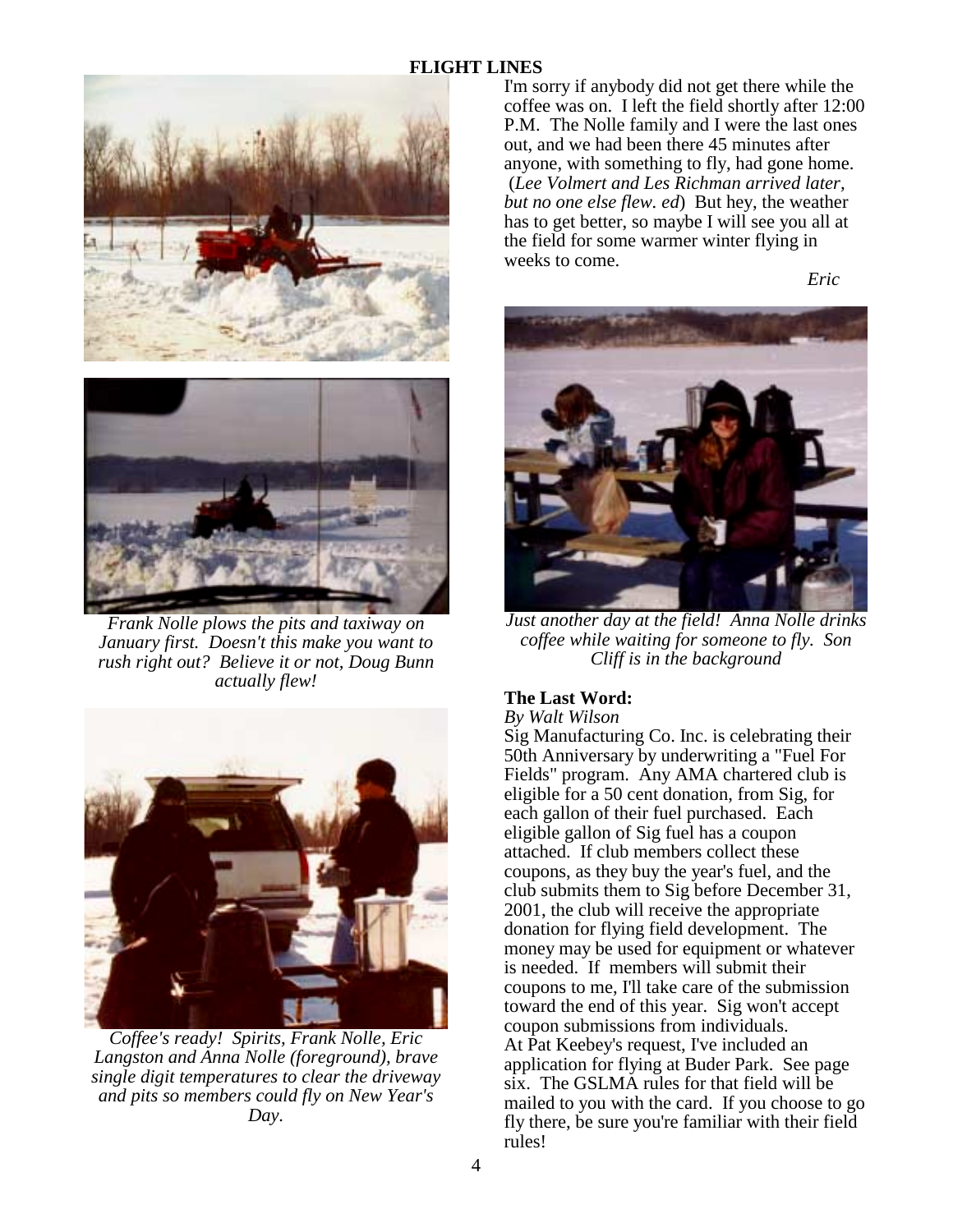#### **FLIGHT LINES**

Also, start rounding up your junk (oops) treasures for sale at the Swap Meet on March 24th. This is always a fun event. If you want a table, get there early or you won't get one! I enjoy looking at the stuff people have for sale. It gives you a good idea what people are building and how well (or poorly) they do it. Usually, you can see some great looking and unusual planes there. Sometimes you find bargains and sometimes you don't. If you're looking for something specific, chances are pretty good you'll find it. Whether or not you get the deal you want is between you and the seller. If you think the price is too high, make an offer! The bargaining can be fun! They want to sell it or they wouldn't have it there. Take cash in smaller denominations, the seller may not think to bring enough change and checks are usually not accepted. Besides that, if the seller wants \$10.00 and you wave a fiver at him, he may take it! Early buying assures that you get the choice items but, as it gets close to closing, the prices for what's left usually get a lot better.

During the course of the day, you're likely to run into old friends and acquaintances who you may not have seen in many years. People drift off to other clubs, or drop out of the hobby, and resurface at events like this. It can be as much

of a social event as a sale. People come from all the local clubs, and some from great distances, to attend these meets. Typically, there will be 700 or more people walking through during the day.

*Gotta go build (and dig through the basement for something to sell)*



*FOR SALE* Great Planes Aerobatic "Fun One" powered by a new O.S. .40 LA. It's newly built and has never been flown. Covered in Pearl Red Monokote, it can be yours for only \$150.00! Call Ozzie Barron at 636-939-0762.

## *Keep Going, There's More!*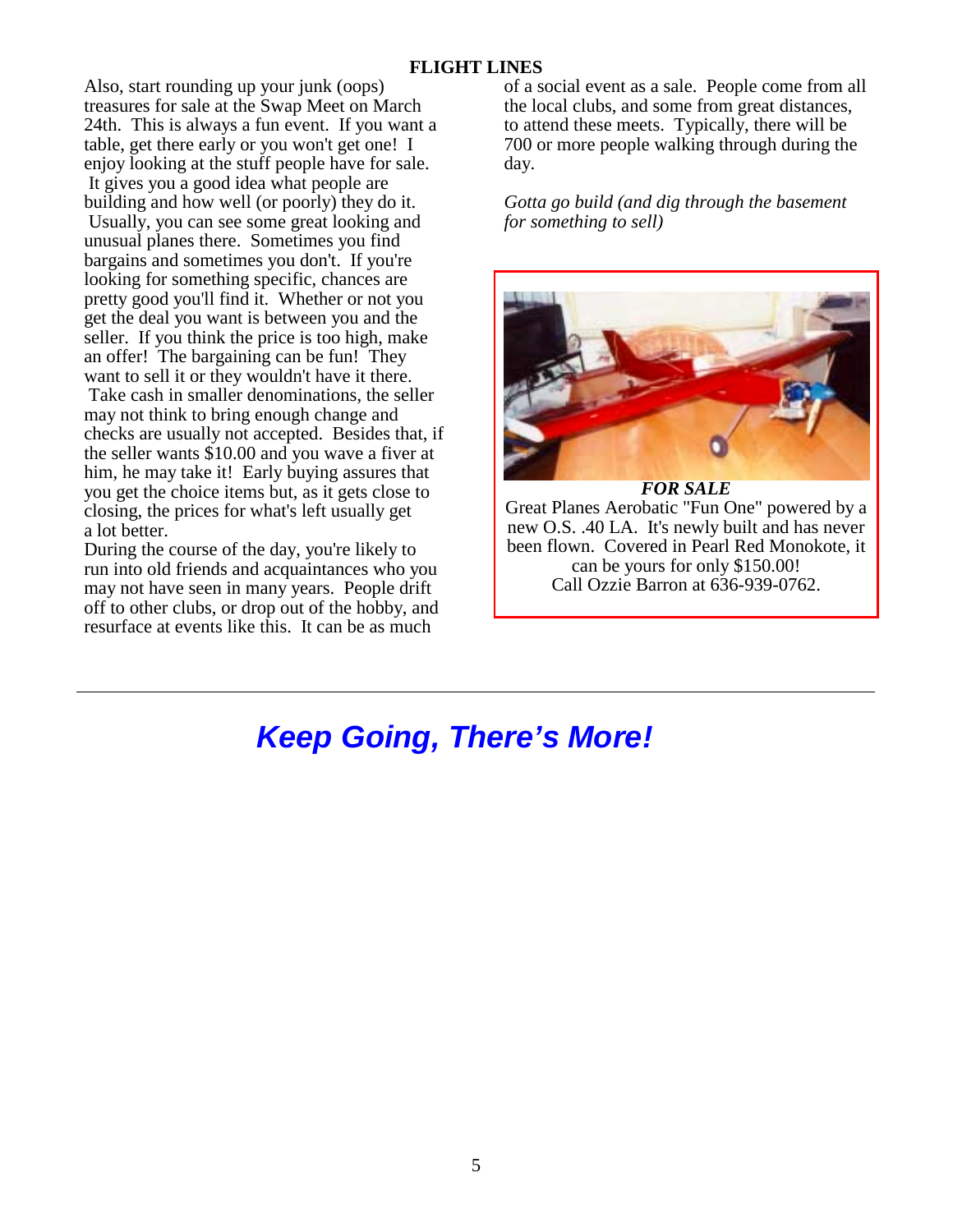## **FLIGHT LINES**  *Spirits of St. Louis R/C Flying Club, Inc.*  **and the** **BOEING EMPLOYEES' R/C MODEL AIRPLANE CLUB, INC. – ST. LOUIS**

# SWAP MEET

## **SATURDAY-** *MARCH 24, 2001*

**Boeing - Bldg. 33, Corner of Lindbergh and McDonnell Blvd.**  *ADMISSION \$4.00 - CHILDREN UNDER 12 FREE*

### HOBBY SHOPS SET-UP AT 10:30 A.M. INDIVIDUALS WITH SOMETHING TO SWAP/SELL AT 11:30 A.M. ALL OTHERS AT 12:00 noon

**CONTACTS: Anna Nolle**; 314-298-8664, e-mail: **[nollea@yahoo.com](mailto:nollea@yahoo.com)** or **Jim Wortkoetter**; Daytime 314-233-0735, Evenings 636-947-1034

**Table Fees: Two Tables - Free, Third Table: \$10.00, Each Additional Table: \$15.00**



## **REFRESHMENTS: HOT FOOD, CHIPS, SODA**

### **RAFFLE PRIZE: Futaba 8-Channel Radio**

NEED NOT BE PRESENT TO WIN TICKETS AVAILABLE ONLY ON DAY OF SWAP MEET